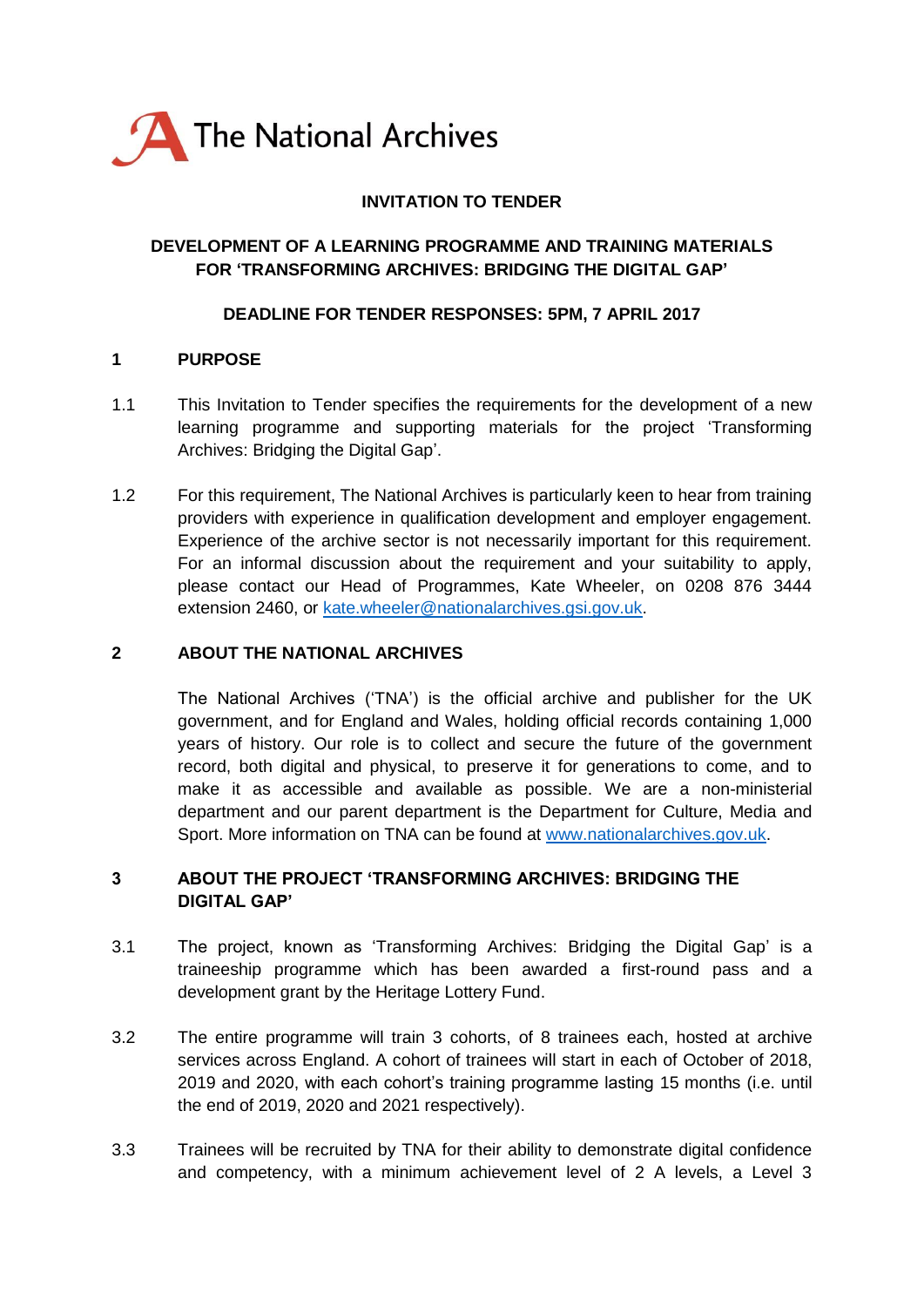apprenticeship or equivalent work experience. We therefore anticipate a broad range of trainee backgrounds and competencies, and very limited awareness of the archives sector prior to the traineeship.

3.4 The trainees will follow a consistent learning pathway, with practical work-based activities supported by some formal learning opportunities.

### **4 THE REQUIREMENT**

- 4.1 We are seeking to appoint a lead training developer to design, commission and coordinate the learning programme for the trainees. The outcome of this piece of work will be a robust, effective learning package for trainees on 'Bridging the Digital Archives Gap', keyed in to national frameworks (see Section 5.2 below).
- 4.2 The training developer must be a specialist in the design and delivery of training programmes, and need not necessarily be a specialist in archives and their practices. The training developer may wish to sub-contract in order to access key knowledge and skills.
- 4.3 The training developer will create an overall learning programme which takes account of employer-based development and qualification frameworks, with the potential to feed into developing a Level 4 apprenticeship qualification in digital archives as a long-term project outcome.
- 4.4 The training developer will consult with archives sector employers to ensure the framework meets employer needs, and to share learning from past trainees on 'Skills for the Future' projects. As part of this process they will create a model job description for a Digital Archives Assistant and ensure that the learning programme supports trainees to develop the skills required to fulfil that job description.
- 4.5 The training developer will write learning materials to meet the programme's module structure, reflecting expert good practice in the archives sector, and supporting formal learning and ongoing practical experience in a variety of workplaces.
- 4.6 The training developer will identify trainers capable of delivering the modules to trainees throughout the lifetime of the programme.
- 4.7 The training modules to be delivered within the framework are detailed in Annex A. The training developer must:
	- 4.7.1 Deliver all completed learning materials by 21 August 2017 (unless otherwise agreed with TNA).
	- 4.7.2 Participate in fortnightly monitoring meetings with TNA's Head of Programmes (in person or by telephone) to review and discuss the progress and quality of the materials being designed, and attend two project board meetings (indicative dates May and August 2017) in person or by teleconference.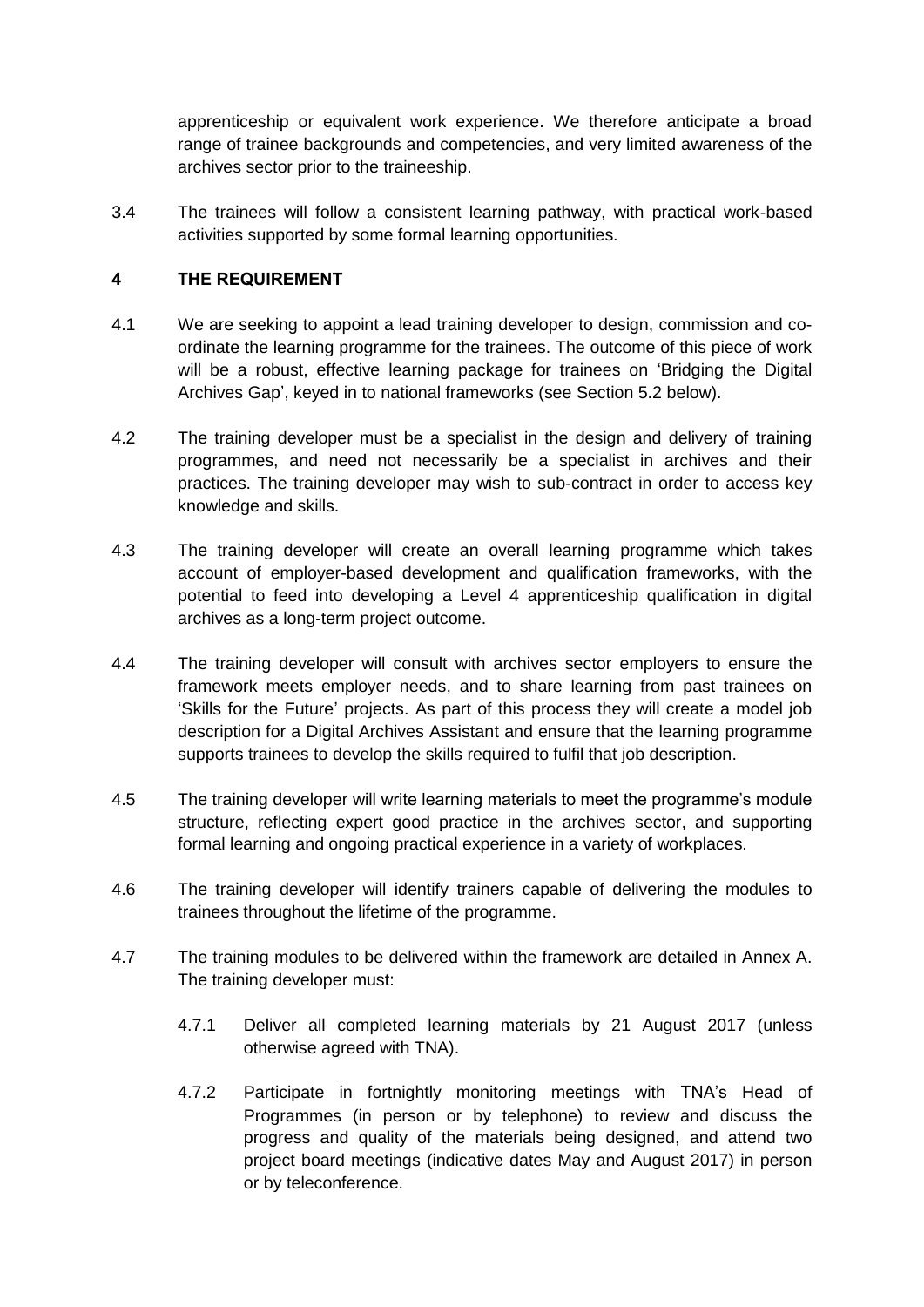4.7.3 Inform TNA's Head of Programmes of any proposed subcontractors for writing content, before formalising agreements with these subcontractors (where these have not already been specified in the Tender Response).

### **5 PROJECT DELIVERABLES**

The project must deliver:

- 5.1 A model job description for a Digital Archives Assistant, developed in consultation with sector employers for use as a reference model in developing the learning programme and more widely.
- 5.2 An overall learning programme for the traineeship, which ensures trainees will meet the model job description at the end of their traineeships, and which takes account of:
	- a. The Qualifications and Credit Framework Level 4 provisions;
	- b. The Archives and Records Association (ARA)'s Framework of Competencies (see Annex A for details), including the potential for trainees to receive an ARA-recognised qualification at the end of their training experience; and
	- c. Best-practice in the development of apprenticeship standards.
- 5.3 In-person training materials (e.g. PowerPoint, workshop handouts, workshop activities, workbooks) suitable for a one-day training workshop to introduce each module topic, key tools, challenges and applicable standards in each topic area.
- 5.4 Workplace and reference training materials for use in practical learning, consolidating formal training and ensuring that trainees are supported to develop their skills in a variety of host archive situations.
- 5.5 A list of suggested trainers for delivery of each in-person training workshop. TNA anticipates that trainers will be paid a daily rate of approximately £400-500, and that each module (see Annex A) will be required to be taught twice (once each in 2 locations) during each cohort year.
- 5.6 Trainees should benefit from an expert training experience, ensuring that they complete their traineeships with skills, experience and knowledge making them highly employable in the archives sector.

## **6 BUDGET**

- 6.1 The maximum budget available for this project is £25,000, inclusive of VAT, travel and expenses. The training developer may decide to use elements of this budget to subcontract as necessary.
- 6.2 TNA's premises in Kew may be used, by prior arrangement, for meeting venue(s) if required.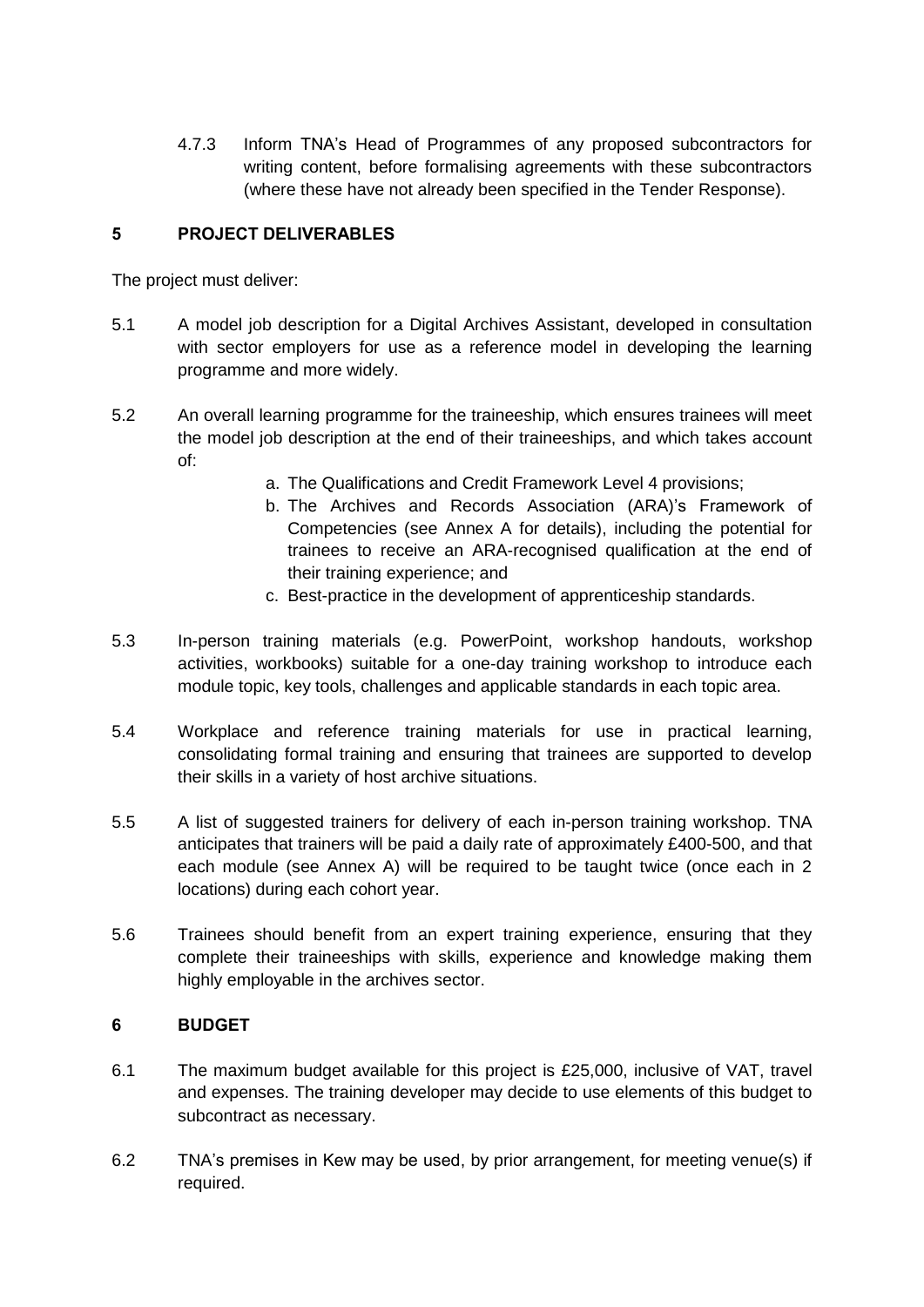### **7 HOW TO RESPOND**

- 7.1 Tender Responses should be submitted to [procurement@nationalarchives.gsi.gov.uk](mailto:procurement@nationalarchives.gsi.gov.uk) by **5pm on 7 April 2017**.
- 7.2 Please respond by supplying the following information:
	- 7.2.1 Your understanding of the project brief and deliverables.
	- 7.2.2 Your experience in developing training programmes, including engaging with employers. If you have already identified sub-contractors whom you wish to engage, you should detail their relevant experience.
	- 7.2.3 The names, experience and relevant qualifications of individuals assigned to the project, clarifying their involvement with each phase or unit of the work.
	- 7.2.4 Your proposed methodology to address all of TNA's requirements. If you have already identified sub-contractors whom you wish to engage, you should detail their relevant experience.
	- 7.2.5 A timetable detailing when you would deliver each aspect of the work.
	- 7.2.6 An assessment of the key risks, and mitigations which you would put in place, to ensure delivery of the project processes and reports, to a standard acceptable to TNA.
	- 7.2.7 Costs, including a breakdown for each phase or unit of work, day rate of each team member and other costs or expenses.
- 7.3 Any requests for clarification should be submitted to [procurement@nationalarchives.gsi.gov.uk](mailto:procurement@nationalarchives.gsi.gov.uk) by **12 noon on 22 March 2017**.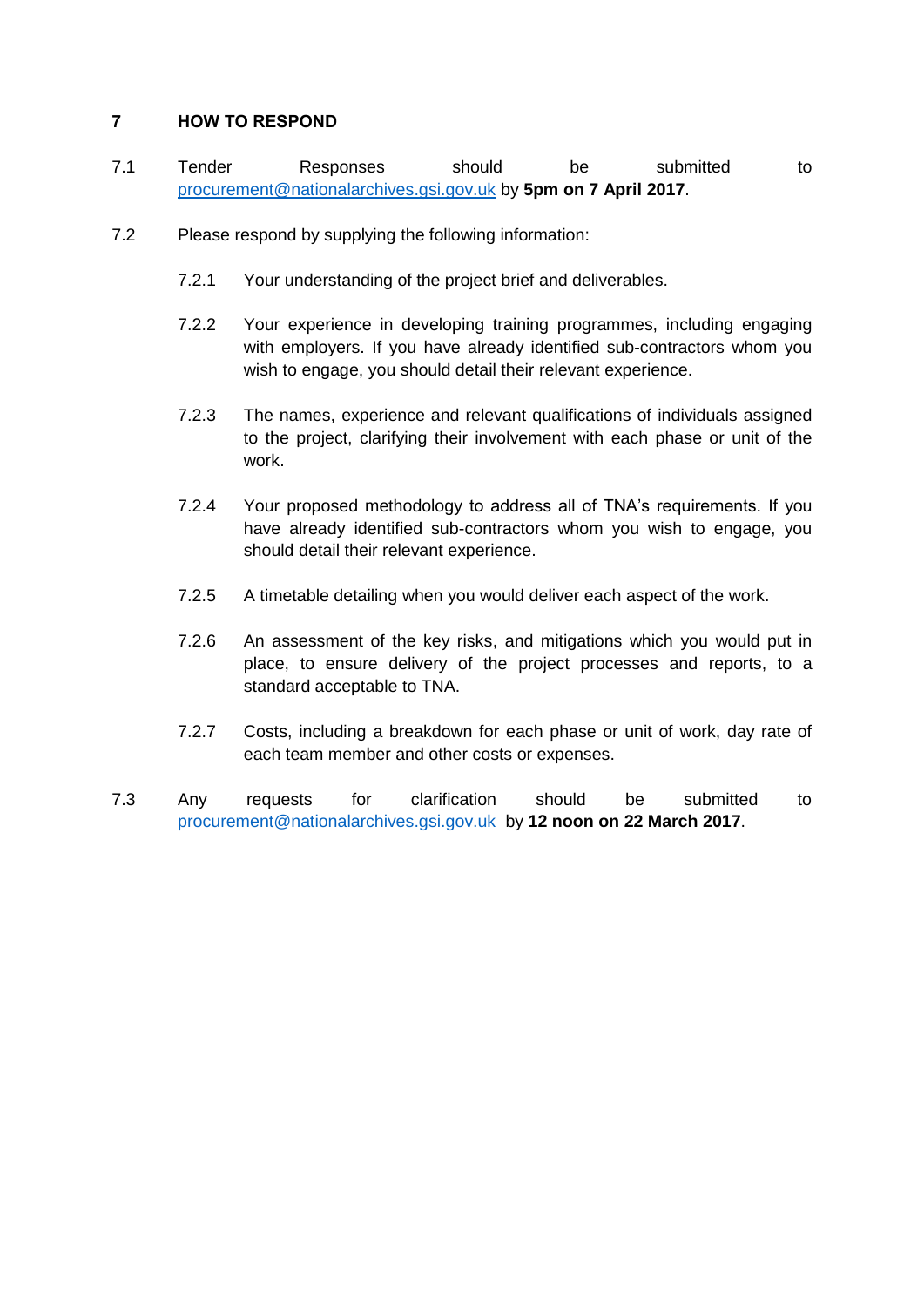## **8 EVALUATION CRITERIA**

| <b>CATEGORY</b>                                                   | <b>MAXIMUM AVAILABLE</b><br><b>SCORE</b> | <b>MAXIMUM AVAILABLE</b><br><b>WEIGHTED SCORE</b> |
|-------------------------------------------------------------------|------------------------------------------|---------------------------------------------------|
| Understanding of the brief<br>and deliverables (Section<br>7.1.1) | 10                                       | 20                                                |
| experience<br>Relevant<br>(Sections 7.1.2 and 7.1.3)              | 10                                       | 20                                                |
| Methodology and timetable<br>(Sections 7.1.4 and 7.1.5)           | 10                                       | 30                                                |
| Identification of risks and<br>mitigations (Section 7.1.6)        | 10                                       | 20                                                |
| Costs (Section 7.1.7)                                             | 10                                       | 10                                                |

8.1 Tender Responses will be evaluated using the following criteria:

8.2 For each Category (apart from Cost, see Section 8.3 below), a points score between 1 and 10 is available. These points will be allocated applying the criteria as listed in the table below. If any Category within your Proposal mainly has the criteria of one score, but also has one or more criteria of a lower score, then that Category will be awarded the lower score.

#### **10 Points – Outstanding**

- Potential Supplier has provided a response that addresses all parts of the requirement.
- Potential Supplier has provided evidence of added value within their response. The evidence supplied is convincing and highly relevant to TNA's requirement.
- Potential Supplier's response is clear and easy to understand.

#### **7 Points – Very Good**

- Potential Supplier has provided a response that addresses all parts of the requirement.
- Potential Supplier has provided evidence where necessary to support their response. The evidence that is supplied is good and relevant to TNA's requirement
- Potential Supplier's response is clear and easy to understand.

#### **5 Points – Average**

- Potential Supplier has provided a response that addresses most parts of the requirement.
- Potential Supplier has evidence to support most parts of their response. The evidence that is supplied has some relevance to TNA's requirement.
- Potential Supplier's response is clear and easy to understand.

#### **3 Points – Below Average**

- Potential Supplier has provided a response that addresses some parts of the requirement.
- Potential Supplier has evidence to support some parts of their response but not all. The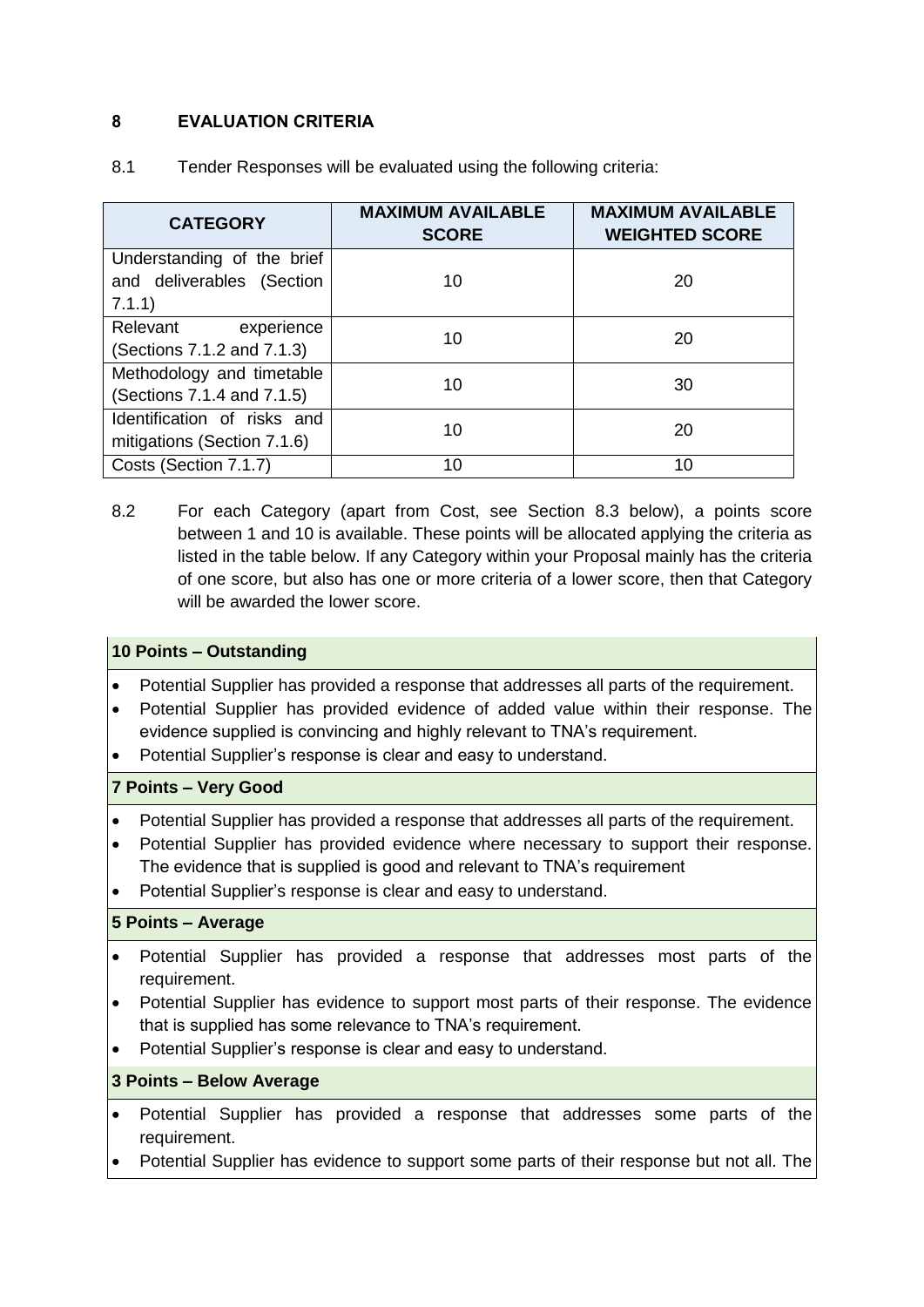evidence that is supplied is weak or not always relevant to TNA's requirement.

Potential Supplier's response is not always clear and easy to understand.

#### **1 Point – Poor**

- Potential Supplier has provided a response that fails to address most parts of the requirement.
- Potential Supplier has little or no evidence to support most of their response. The evidence that is supplied is very weak or has little, or no, relevance to TNA's requirement.
- Potential Supplier's response is not always clear and easy to understand.
- 8.3 The lowest priced submission will be awarded the maximum score available for the Cost Category. All other bids will be awarded the maximum score reduced by the proportion by which they are more expensive.
- 8.4 Following this evaluation, TNA may choose to conduct interviews, either by telephone of face-to face at TNA's sole discretion, following which any Potential Suppliers selected for interview will have their submission/interview re-evaluated on the following basis:

| <b>CATEGORY</b>                                                   | <b>MAXIMUM AVAILABLE</b><br><b>SCORE</b> | <b>MAXIMUM AVAILABLE</b><br><b>WEIGHTED SCORE</b> |  |
|-------------------------------------------------------------------|------------------------------------------|---------------------------------------------------|--|
| Understanding of the brief<br>and deliverables (Section<br>7.1.1) | 10                                       | 15                                                |  |
| Relevant<br>experience<br>(Sections 7.1.2 and 7.1.3)              | 10                                       | 15                                                |  |
| Methodology and timetable<br>(Sections 7.1.4 and 7.1.5)           | 10                                       | 25                                                |  |
| Identification of risks and<br>mitigations (Section 7.1.6)        | 10                                       | 15                                                |  |
| Costs (Section 7.1.7)                                             | 10                                       | 10                                                |  |
| Interview                                                         | 10                                       | 20                                                |  |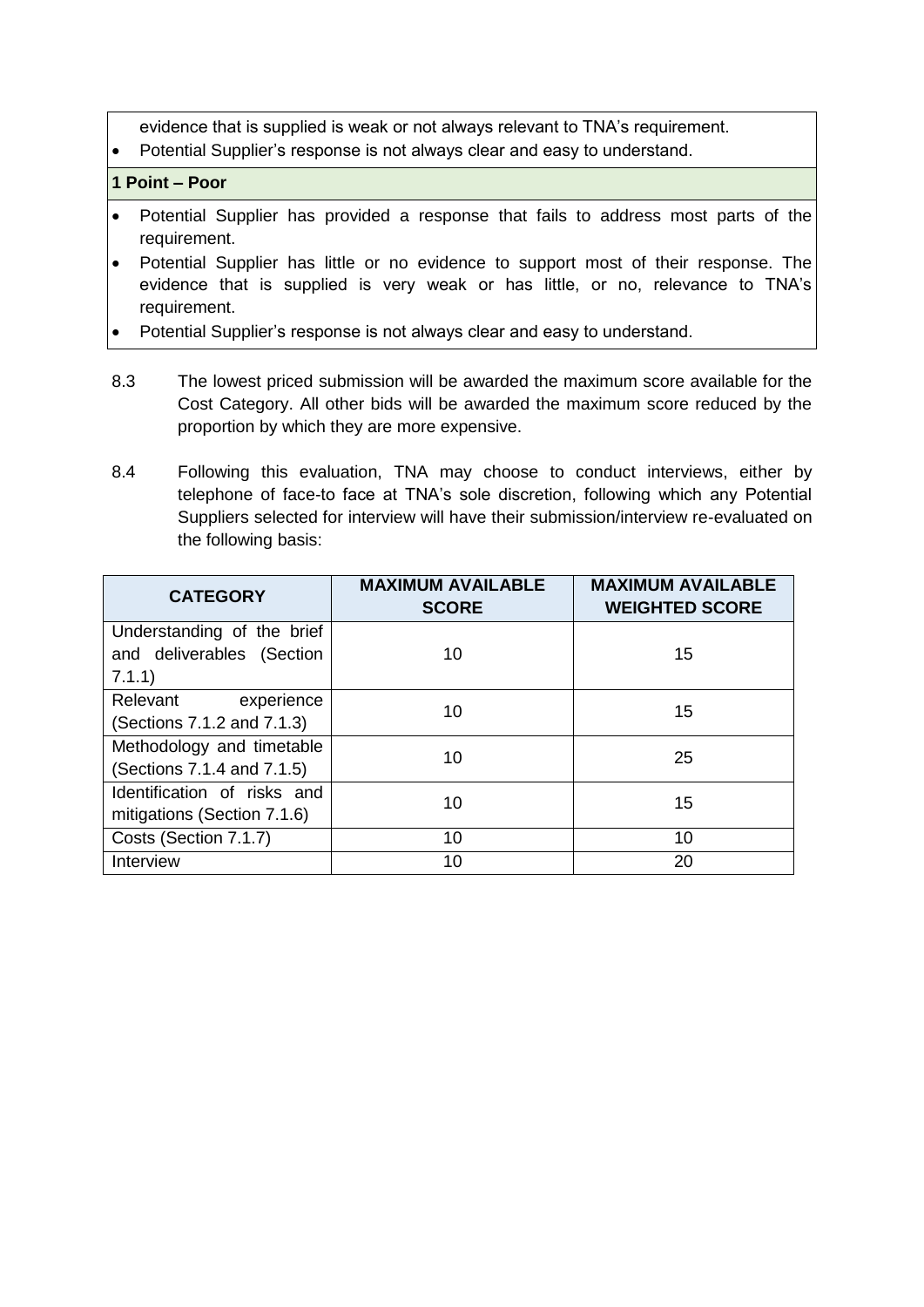## **9 PROCUREMENT PROCESS**

The Procurement Timetable is as follows:

| Ref.           | <b>Description</b>                                                                                                          | <b>Date</b>                            |
|----------------|-----------------------------------------------------------------------------------------------------------------------------|----------------------------------------|
|                | Invitation to Tender published                                                                                              | Monday 13<br>March 2017                |
| $\overline{2}$ | Deadline for Potential Suppliers to submit clarification questions to<br>procurement@nationalarchives.gov.uk                | 12 noon,<br>Wednesday 22<br>March 2017 |
| 3              | Deadline for TNA to respond to clarification questions*                                                                     | Monday 27<br>March 2017                |
| 4              | Deadline for Potential Suppliers to submit their Tender Responses   5pm, Friday 7<br>to procurement@nationalarchives.gov.uk | April 2017                             |
| 5              | Timebox for TNA to evaluate Tender Responses, including possible<br>telephone interviews with Potential Suppliers           | 10 April 2017 to<br>19 April 2017      |
| 6              | Contract award and feedback to unsuccessful Potential Suppliers                                                             | Friday 21 April<br>2017                |

## **10 CONTRACT TERMS AND CONDITIONS**

The contract will be awarded under our [standard terms and conditions for services.](http://www.nationalarchives.gov.uk/about/commercial-opportunities/information-for-our-suppliers/) Please note your Tender Response may be used, in whole or in part, to populate the contract schedules. As such, you should make clear and unambiguous statements about the commitments you are making.

The National Archives reserves the right not to appoint and to achieve the outcomes of the project through other methods.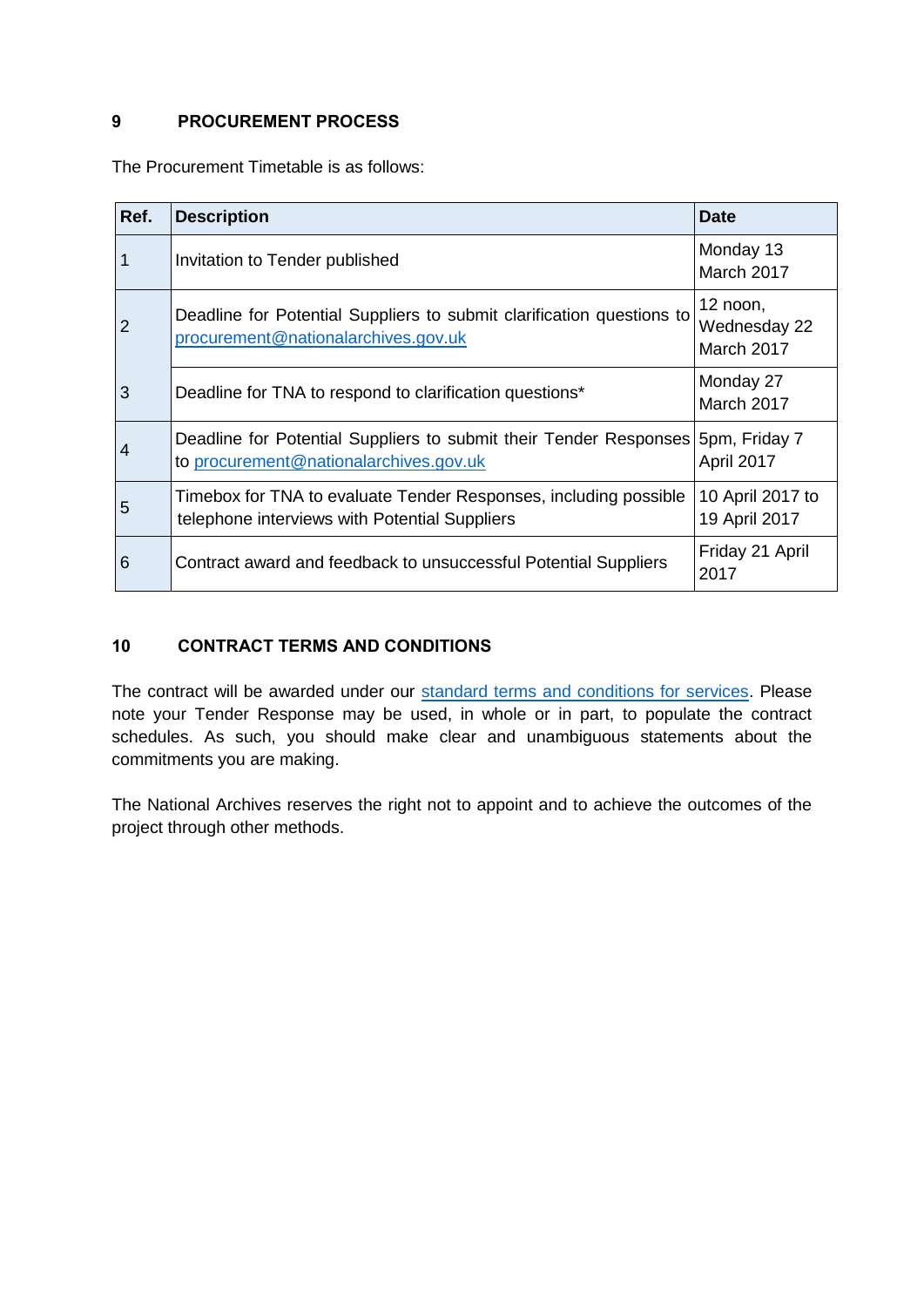### **ANNEX A: INFORMATION ON MODULES**

Modules will be delivered through at least one in-person training opportunity, plus a module workbook or other means of ensuring trainees have a structured means of acting on the training in the workplace, with suitable reference materials. The modules should demonstrate a consistent approach to support trainee learning throughout their traineeships. Trainees will work in a variety of different host archive services, with different systems and ICT restrictions; workplace activities should not be system-dependent.

All modules should introduce key principles, tools and standards on the subject, and support this with activities embedding understanding through practical experience. They should incorporate opportunities to understand where good practice is still developing and where theory and practice may not fully align.

Training developers are not expected to develop assessment tools. Assessment will be through a portfolio submitted at Foundation level for the ARA's Continuing Professional Development programme. All competencies are derived from ARA's Competency Framework: [http://www.archives.org.uk/careers/continuing-professional-development.html.](http://www.archives.org.uk/careers/continuing-professional-development.html) A complete and successful portfolio at Foundation level contains 8 credits, with a minimum of 2 credits from each competency area (A, B, C) and at least four credits demonstrating competency at level 2.

### **Module 1: Introduction to the Archives Sector and Archives Management Principles**

This module should cover:

- Understanding the principles of archives management: analogue and digital
- Understanding the structure of the archives sector

After completing this module, trainees should be able to reach at least level 1 in the following competencies, with a particular focus on digital records. Please specify in your response which level you anticipate aiming to reach for each competency:

- *A2 Developing and using policies and procedures*
- *A8 Contributing to/understanding internal/external professional environments*
- *B6 Archival collections management*

## **Module 2: DIGITAL ACQUISITION**

This module should cover:

- Working with external and internal depositors to accession records in formats that can be accessed and preserved
- Selecting digital records

After completing this module, trainees should be able to reach level 2 in the following competencies, with a particular focus on digital records:

- *B7 Acquiring and accessioning archival records in all formats*
- *B8 Appraising and selecting archival records in all formats*